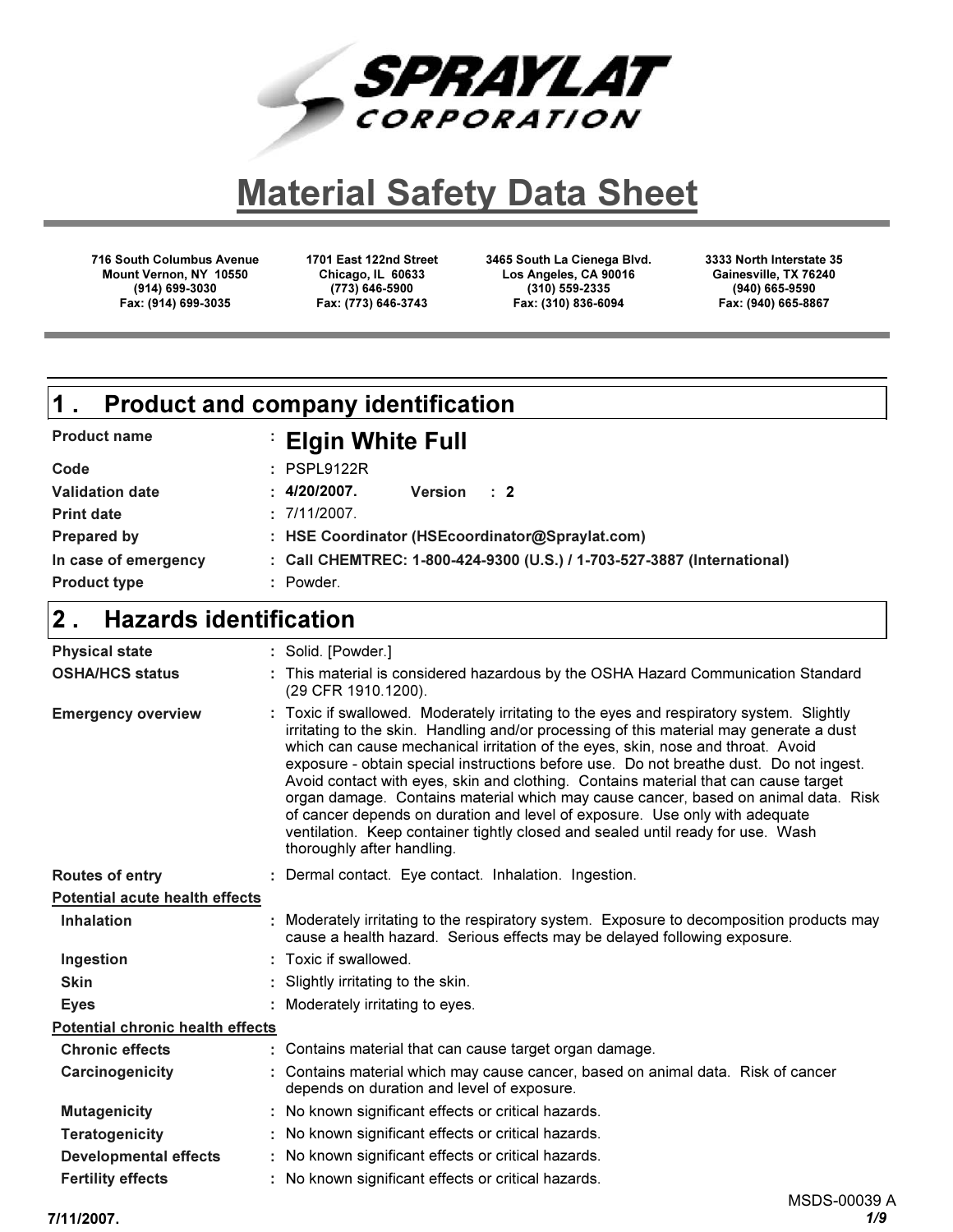### 2 . Hazards identification

| <b>Target organs</b>                                         | : Contains material which causes damage to the following organs: lungs, upper respiratory<br>tract, skin.                                                                            |
|--------------------------------------------------------------|--------------------------------------------------------------------------------------------------------------------------------------------------------------------------------------|
| Over-exposure signs/symptoms                                 |                                                                                                                                                                                      |
| <b>Inhalation</b>                                            | : Adverse symptoms may include the following:<br>respiratory tract irritation<br>coughing                                                                                            |
| Ingestion                                                    | : No specific data.                                                                                                                                                                  |
| <b>Skin</b>                                                  | : Adverse symptoms may include the following:<br>irritation<br>redness                                                                                                               |
| <b>Eyes</b>                                                  | : Adverse symptoms may include the following:<br>irritation<br>watering<br>redness                                                                                                   |
| <b>Medical conditions</b><br>aggravated by over-<br>exposure | : Pre-existing digestive disorders and disorders involving any other target organs<br>mentioned in this MSDS as being at risk may be aggravated by over-exposure to this<br>product. |

See toxicological information (section 11)

#### Composition/information on ingredients 3 .

| <b>Name</b>                                                         | <b>CAS number</b> | <u>%</u>  |
|---------------------------------------------------------------------|-------------------|-----------|
| titanium dioxide                                                    | 13463-67-7        | $25 - 50$ |
| Trade secret.                                                       |                   | $1 - 5$   |
| $1,3,5$ -tris(oxiranylmethyl)-1,3,5-triazine-2,4,6(1H,3H,5H)-trione | 2451-62-9         | $1 - 5$   |
| precipitated silica                                                 | 112926-00-8       | $1 - 5$   |
| aluminum hydroxide                                                  | 21645-51-2        | $1 - 5$   |

There are no ingredients or additional ingredients present which, within the current knowledge of the supplier and in the concentrations applicable, are classified as hazardous to health or the environment and hence require reporting in this section.

#### First aid measures 4 .

| Eye contact         | : Immediately flush eyes with plenty of water for at least 15 minutes, occasionally lifting<br>the upper and lower eyelids. Check for and remove any contact lenses. Get medical<br>attention.                                                                                                                                                                                                                                                                                                                                                                                                                                                                                                                                                                                                                                                         |
|---------------------|--------------------------------------------------------------------------------------------------------------------------------------------------------------------------------------------------------------------------------------------------------------------------------------------------------------------------------------------------------------------------------------------------------------------------------------------------------------------------------------------------------------------------------------------------------------------------------------------------------------------------------------------------------------------------------------------------------------------------------------------------------------------------------------------------------------------------------------------------------|
| <b>Skin contact</b> | : Get medical attention immediately. Flush contaminated skin with plenty of water.<br>Remove contaminated clothing and shoes. Wash contaminated clothing thoroughly with<br>water before removing or wear gloves. Continue to rinse for at least 10 minutes. Wash<br>clothing before reuse. Clean shoes thoroughly before reuse.                                                                                                                                                                                                                                                                                                                                                                                                                                                                                                                       |
| <b>Inhalation</b>   | : Get medical attention immediately. Move exposed person to fresh air. If it is suspected<br>that fumes are still present, the rescuer should wear an appropriate mask or self-<br>contained breathing apparatus. Keep person warm and at rest. If not breathing, if<br>breathing is irregular or if respiratory arrest occurs, provide artificial respiration or oxygen<br>by trained personnel. It may be dangerous to the person providing aid to give mouth-to-<br>mouth resuscitation. If unconscious, place in recovery position and get medical attention<br>immediately. Maintain an open airway. Loosen tight clothing such as a collar, tie, belt or<br>waistband. In case of inhalation of decomposition products in a fire, symptoms may be<br>delayed. The exposed person may need to be kept under medical surveillance for 48<br>hours. |
| Ingestion           | : Get medical attention immediately. Wash out mouth with water. Remove dentures if<br>any. Move exposed person to fresh air. Keep person warm and at rest. If material has<br>been swallowed and the exposed person is conscious, give small quantities of water to<br>drink. Stop if the exposed person feels sick as vomiting may be dangerous. Do not<br>induce vomiting unless directed to do so by medical personnel. If vomiting occurs, the<br>head should be kept low so that vomit does not enter the lungs. Never give anything by<br>mouth to an unconscious person. If unconscious, place in recovery position and get<br>medical attention immediately. Maintain an open airway. Loosen tight clothing such as<br>MSDS-00039                                                                                                              |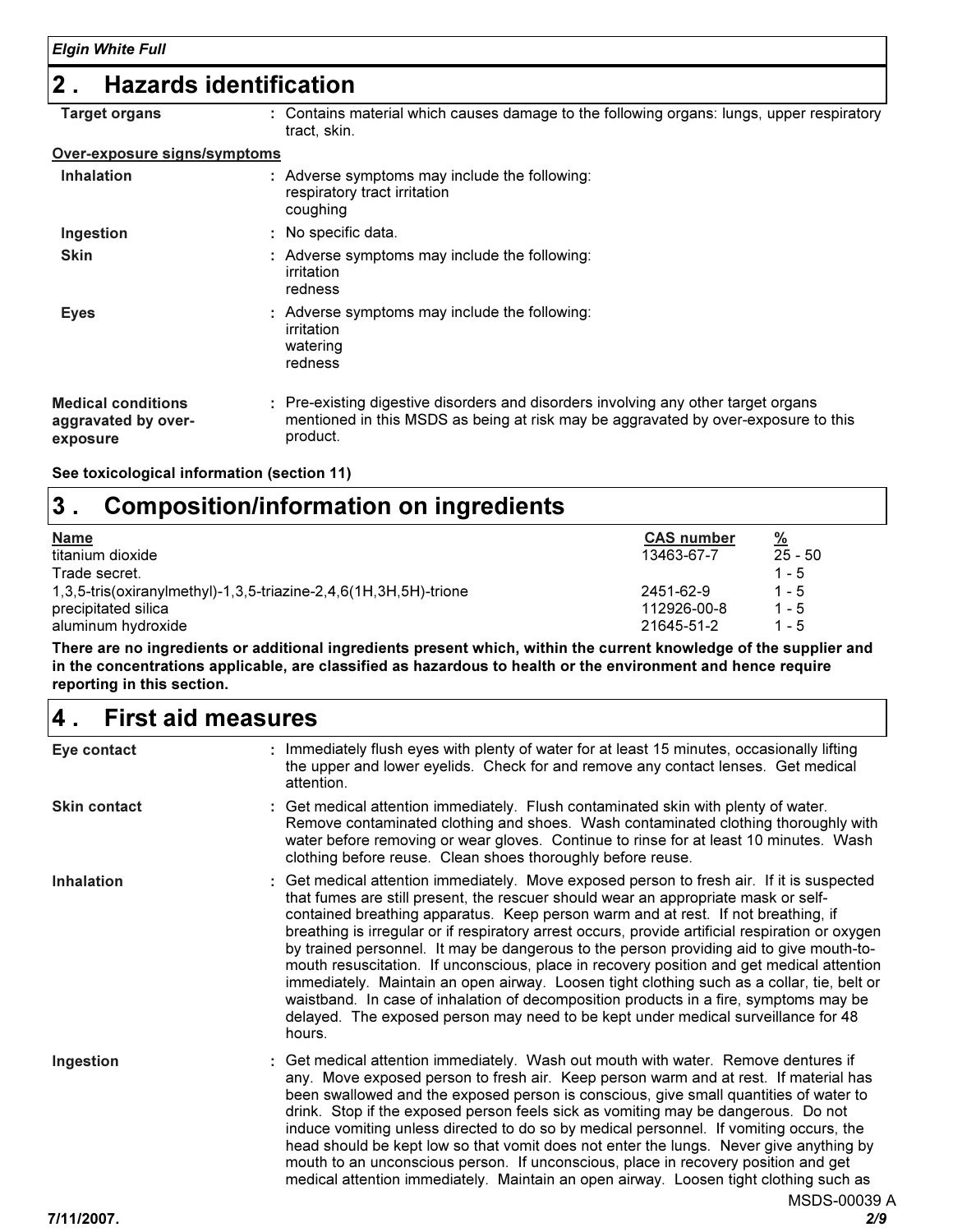#### 4 . First aid measures

| <b>Protection of first-aiders</b> | a collar, tie, belt or waistband.<br>: No action shall be taken involving any personal risk or without suitable training. If it is<br>suspected that fumes are still present, the rescuer should wear an appropriate mask or<br>self-contained breathing apparatus. It may be dangerous to the person providing aid to<br>give mouth-to-mouth resuscitation. Wash contaminated clothing thoroughly with water<br>before removing or wear gloves. |
|-----------------------------------|--------------------------------------------------------------------------------------------------------------------------------------------------------------------------------------------------------------------------------------------------------------------------------------------------------------------------------------------------------------------------------------------------------------------------------------------------|
| Notes to physician                | : In case of inhalation of decomposition products in a fire, symptoms may be delayed.<br>The exposed person may need to be kept under medical surveillance for 48 hours.                                                                                                                                                                                                                                                                         |

#### Fire-fighting measures 5 .

| <b>Flammability of the product</b>                       | : Precautions should be taken to prevent the formation of dusts in concentrations above<br>flammable, explosive or occupational exposure limits.                                                    |
|----------------------------------------------------------|-----------------------------------------------------------------------------------------------------------------------------------------------------------------------------------------------------|
| <b>Extinguishing media</b>                               |                                                                                                                                                                                                     |
| <b>Suitable</b>                                          | : Use an extinguishing agent suitable for the surrounding fire.                                                                                                                                     |
| Not suitable                                             | : None known.                                                                                                                                                                                       |
| Special exposure hazards                                 | : Promptly isolate the scene by removing all persons from the vicinity of the incident if<br>there is a fire. No action shall be taken involving any personal risk or without suitable<br>training. |
| <b>Hazardous combustion</b><br>products                  | Decomposition products may include the following materials:<br>carbon oxides<br>nitrogen oxides<br>phosphorus oxides<br>metal oxide/oxides                                                          |
| <b>Special protective</b><br>equipment for fire-fighters | : Fire-fighters should wear appropriate protective equipment and self-contained breathing<br>apparatus (SCBA) with a full face-piece operated in positive pressure mode.                            |

#### Accidental release measures 6 .

| <b>Personal precautions</b>      | : No action shall be taken involving any personal risk or without suitable training.<br>Evacuate surrounding areas. Keep unnecessary and unprotected personnel from<br>entering. Do not touch or walk through spilled material. Avoid breathing dust. Provide<br>adequate ventilation. Wear appropriate respirator when ventilation is inadequate. Put<br>on appropriate personal protective equipment (see section 8).                       |
|----------------------------------|-----------------------------------------------------------------------------------------------------------------------------------------------------------------------------------------------------------------------------------------------------------------------------------------------------------------------------------------------------------------------------------------------------------------------------------------------|
| <b>Environmental precautions</b> | : Avoid dispersal of spilled material and runoff and contact with soil, waterways, drains<br>and sewers. Inform the relevant authorities if the product has caused environmental<br>pollution (sewers, waterways, soil or air).                                                                                                                                                                                                               |
| Large spill                      | : Move containers from spill area. Approach release from upwind. Prevent entry into<br>sewers, water courses, basements or confined areas. Vacuum or sweep up material<br>and place in a designated, labeled waste container. Avoid creating dusty conditions and<br>prevent wind dispersal. Dispose of via a licensed waste disposal contractor. Note: see<br>section 1 for emergency contact information and section 13 for waste disposal. |
| <b>Small spill</b>               | : Move containers from spill area. Vacuum or sweep up material and place in a<br>designated, labeled waste container. Dispose of via a licensed waste disposal<br>contractor.                                                                                                                                                                                                                                                                 |

#### Handling and storage 7 .

**Handling** 

: Put on appropriate personal protective equipment (see section 8). Eating, drinking and smoking should be prohibited in areas where this material is handled, stored and processed. Workers should wash hands and face before eating, drinking and smoking. Do not get in eyes or on skin or clothing. Do not breathe dust. Do not ingest. Use only with adequate ventilation. Wear appropriate respirator when ventilation is inadequate. Keep in the original container or an approved alternative made from a compatible material, kept tightly closed when not in use. Empty containers retain product residue and can be hazardous. Do not reuse container.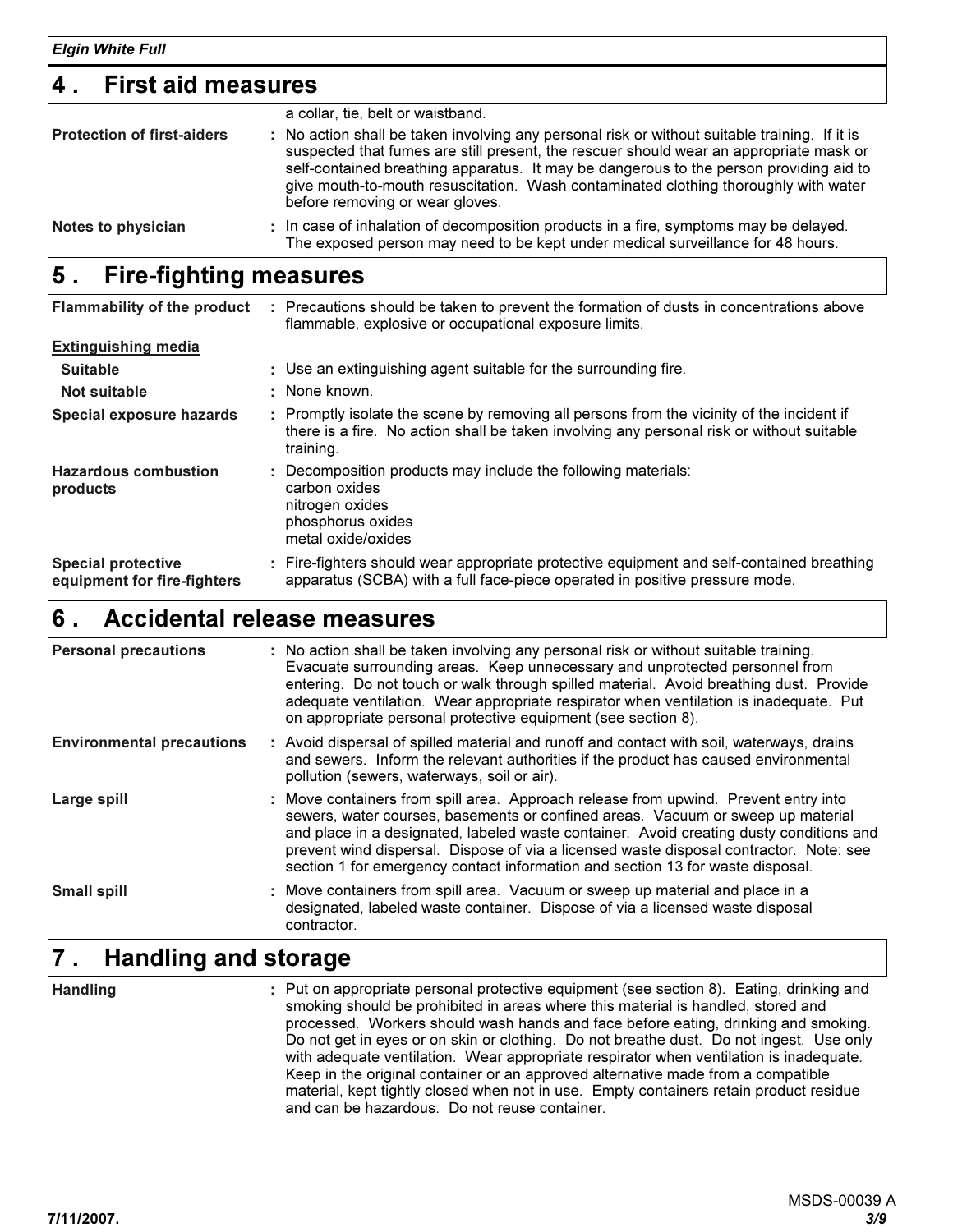### 7 . Handling and storage

**Storage** 

Store in accordance with local regulations. Store in original container protected from direct sunlight in a dry, cool and well-ventilated area, away from incompatible materials (see section 10) and food and drink. Keep container tightly closed and sealed until ready for use. Containers that have been opened must be carefully resealed and kept upright to prevent leakage. Do not store in unlabeled containers. Use appropriate containment to avoid environmental contamination.

#### Exposure controls/personal protection 8 .

| <b>Product name</b>                                                                         | <b>Exposure limits</b>                                                                                                                                                                                                                                                                                                                                                                                                                                                                                                                                                                                                                                     |
|---------------------------------------------------------------------------------------------|------------------------------------------------------------------------------------------------------------------------------------------------------------------------------------------------------------------------------------------------------------------------------------------------------------------------------------------------------------------------------------------------------------------------------------------------------------------------------------------------------------------------------------------------------------------------------------------------------------------------------------------------------------|
| titanium dioxide                                                                            | ACGIH TLV (United States, 1/2006). Notes: Substance identified by<br>other sources as a suspected or confirmed human carcinogen.<br>1996 Adoption Substances for which the TLV is higher than the<br>OSHA Permissible Exposure Limit (PEL) and/or the NIOSH<br>Recommended Exposure Limit (REL). See CFR 58(124) :36338-<br>33351, June 30, 1993, for revised OSHA PEL. Refers to Appendix A -<br>- Carcinogens.<br>TWA: 10 mg/m <sup>3</sup> 8 hour(s).<br>OSHA PEL (United States, 11/2006).<br>TWA: 15 mg/m <sup>3</sup> 8 hour(s). Form: Total dust<br>OSHA PEL 1989 (United States, 3/1989).<br>TWA: 10 mg/m <sup>3</sup> 8 hour(s). Form: Total dust |
| 1,3,5-tris(oxiranylmethyl)-1,3,5-triazine-<br>2,4,6(1H,3H,5H)-trione<br>precipitated silica | ACGIH TLV (United States, 1/2006).<br>TWA: $0.05$ mg/m <sup>3</sup> 8 hour(s).<br>OSHA PEL 1989 (United States, 3/1989).<br>TWA: 6 mg/m <sup>3</sup> 8 hour(s).                                                                                                                                                                                                                                                                                                                                                                                                                                                                                            |
| aluminum hydroxide                                                                          | ACGIH TLV (United States, 1/2006). Notes: as Al<br>TWA: 2 mg/m <sup>3</sup> , (as Al) 8 hour(s). Form: Soluble<br>NIOSH REL (United States, 12/2001). Notes: as Al<br>TWA: $2 \text{ mg/m}^3$ , (as Al) 10 hour(s).<br>OSHA PEL 1989 (United States, 3/1989). Notes: as Al<br>TWA: $2 \text{ mg/m}^3$ , (as Al) 8 hour(s).                                                                                                                                                                                                                                                                                                                                 |
| Consult local authorities for acceptable exposure limits.                                   |                                                                                                                                                                                                                                                                                                                                                                                                                                                                                                                                                                                                                                                            |
| <b>Recommended monitoring</b><br>procedures                                                 | : If this product contains ingredients with exposure limits, personal, workplace atmosphere<br>or biological monitoring may be required to determine the effectiveness of the ventilation<br>or other control measures and/or the necessity to use respiratory protective equipment.                                                                                                                                                                                                                                                                                                                                                                       |
| <b>Engineering measures</b>                                                                 | : Use only with adequate ventilation. If user operations generate dust, fumes, gas, vapor<br>or mist, use process enclosures, local exhaust ventilation or other engineering controls<br>to keep worker exposure to airborne contaminants below any recommended or statutory<br>limits.                                                                                                                                                                                                                                                                                                                                                                    |
| <b>Hygiene measures</b>                                                                     | : Wash hands, forearms and face thoroughly after handling chemical products, before<br>eating, smoking and using the lavatory and at the end of the working period. Appropriate<br>techniques should be used to remove potentially contaminated clothing. Wash<br>contaminated clothing before reusing. Ensure that eyewash stations and safety showers<br>are close to the workstation location.                                                                                                                                                                                                                                                          |
| <b>Personal protection</b>                                                                  |                                                                                                                                                                                                                                                                                                                                                                                                                                                                                                                                                                                                                                                            |
| <b>Respiratory</b>                                                                          | : Use a properly fitted, air-purifying or air-fed respirator complying with an approved<br>standard if a risk assessment indicates this is necessary. Respirator selection must be<br>based on known or anticipated exposure levels, the hazards of the product and the safe<br>working limits of the selected respirator.                                                                                                                                                                                                                                                                                                                                 |
| <b>Hands</b>                                                                                | : Chemical-resistant, impervious gloves complying with an approved standard should be<br>worn at all times when handling chemical products if a risk assessment indicates this is<br>necessary.                                                                                                                                                                                                                                                                                                                                                                                                                                                            |
| <b>Eyes</b>                                                                                 | : Safety eyewear complying with an approved standard should be used when a risk<br>assessment indicates this is necessary to avoid exposure to liquid splashes, mists,<br>gases or dusts. If operating conditions cause high dust concentrations to be produced,<br>use dust goggles.                                                                                                                                                                                                                                                                                                                                                                      |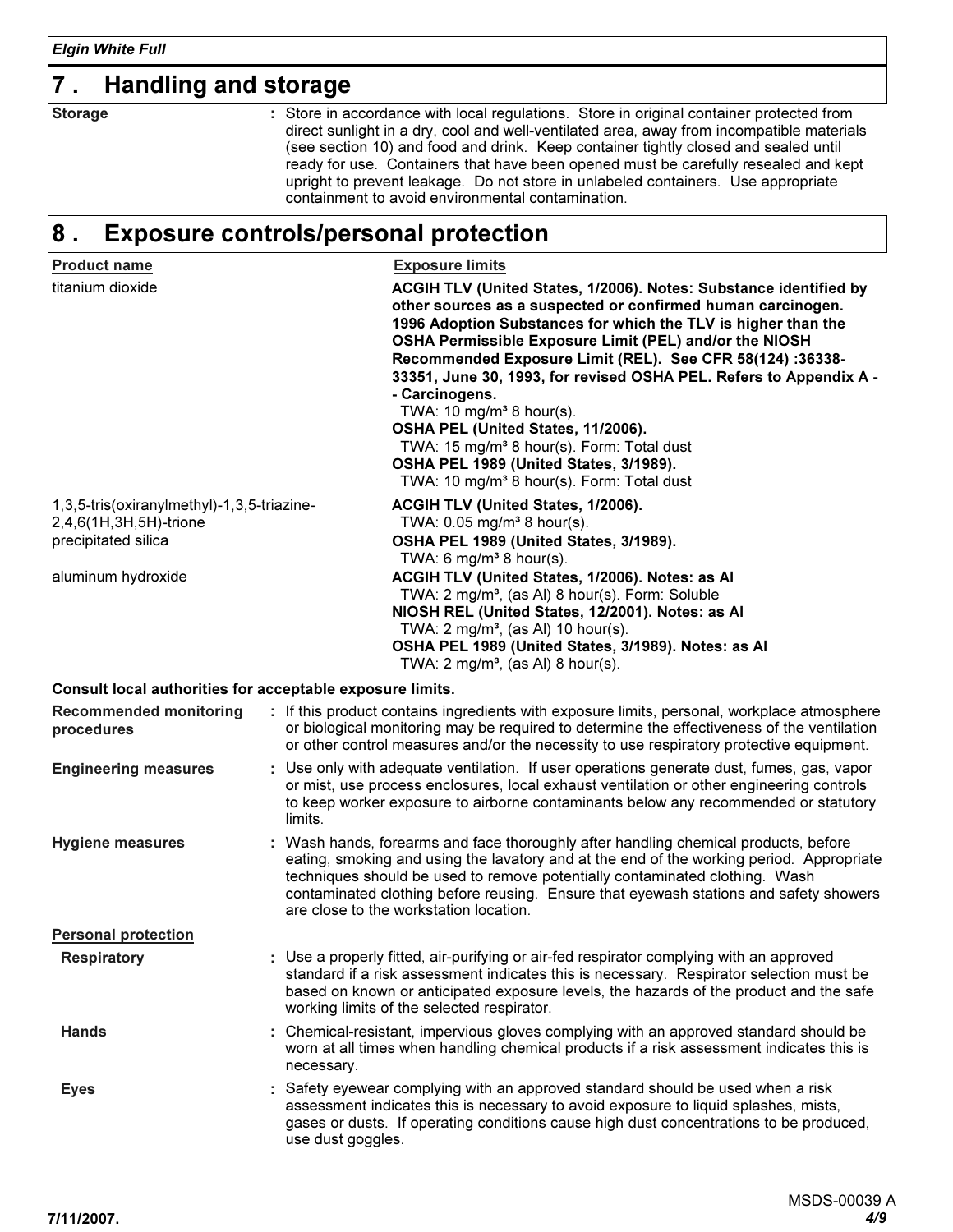# $\vert$ 8 . Exposure controls/personal protection

| <b>Skin</b>                               | : Personal protective equipment for the body should be selected based on the task being<br>performed and the risks involved and should be approved by a specialist before handling<br>this product.                                                                                                                           |
|-------------------------------------------|-------------------------------------------------------------------------------------------------------------------------------------------------------------------------------------------------------------------------------------------------------------------------------------------------------------------------------|
| <b>Environmental exposure</b><br>controls | Emissions from ventilation or work process equipment should be checked to ensure they<br>comply with the requirements of environmental protection legislation. In some cases,<br>fume scrubbers, filters or engineering modifications to the process equipment will be<br>necessary to reduce emissions to acceptable levels. |
|                                           |                                                                                                                                                                                                                                                                                                                               |

#### Physical and chemical properties 9 .

| <b>Physical state</b>             | : Solid. [Powder.]              |
|-----------------------------------|---------------------------------|
| <b>Flash point</b>                | : Closed cup: >316°C (>600.8°F) |
| Color                             | : See product name in Section 1 |
| <b>Boiling/condensation point</b> | : $>427^{\circ}$ C (800.6°F)    |
| <b>Relative density</b>           | : 1.64                          |
| <b>VOC</b>                        | : 0 (g/l).                      |

### 10. Stability and reactivity

| <b>Stability</b>                           | : The product is stable. Under normal conditions of storage and use, hazardous<br>polymerization will not occur. |
|--------------------------------------------|------------------------------------------------------------------------------------------------------------------|
| <b>Conditions to avoid</b>                 | : No specific data.                                                                                              |
| <b>Materials to avoid</b>                  | : No specific data.                                                                                              |
| <b>Hazardous decomposition</b><br>products | : Under normal conditions of storage and use, hazardous decomposition products should<br>not be produced.        |
| <b>Conditions of reactivity</b>            |                                                                                                                  |
|                                            | Reactive or incompatible with the following materials: oxidizing materials, acids and<br>alkalis.                |

# 11 . Toxicological information

| <b>Acute toxicity</b>                                                |                  |                                |             |     |                |              |            |                 |             |
|----------------------------------------------------------------------|------------------|--------------------------------|-------------|-----|----------------|--------------|------------|-----------------|-------------|
| <b>Product/ingredient name</b>                                       |                  | <b>Result</b>                  |             |     | <b>Species</b> | <b>Dose</b>  |            | <b>Exposure</b> |             |
| Trade secret.                                                        |                  | LD50<br>Intraperitoneal        |             | Rat |                | 551 mg/kg    |            |                 |             |
|                                                                      |                  | <b>TDLo</b><br>Intratracheal   |             | Rat |                | 250 mg/kg    |            |                 |             |
| titanium dioxide                                                     |                  | LD Intratracheal               |             | Rat |                | >100 ug/kg   |            |                 |             |
|                                                                      |                  | <b>TDLo</b><br>Intratracheal   |             | Rat |                | 5 mg/kg      |            |                 |             |
|                                                                      |                  | <b>TDLo</b><br>Intratracheal   |             | Rat |                | $1.6$ mg/kg  |            |                 |             |
|                                                                      |                  | <b>TDLo</b><br>Intratracheal   |             | Rat |                | $1.25$ mg/kg |            |                 |             |
|                                                                      |                  | <b>TDLo Oral</b>               |             | Rat |                | 60 g/kg      |            |                 |             |
| 1,3,5-tris(oxiranylmethyl)-1,3,5-triazine-<br>2,4,6(1H,3H,5H)-trione |                  | LD50 Oral                      |             | Rat |                | 188 mg/kg    |            |                 |             |
| aluminum hydroxide                                                   |                  | <b>LDLo</b><br>Intraperitoneal |             | Rat |                | 150 mg/kg    |            |                 |             |
| <b>Conclusion/Summary</b>                                            | : Not available. |                                |             |     |                |              |            |                 |             |
| <b>Chronic toxicity</b>                                              |                  |                                |             |     |                |              |            |                 |             |
| <b>Conclusion/Summary</b>                                            | : Not available. |                                |             |     |                |              |            |                 |             |
| Carcinogenicity                                                      |                  |                                |             |     |                |              |            |                 |             |
| <b>Conclusion/Summary</b>                                            | : Not available. |                                |             |     |                |              |            |                 |             |
| <b>Classification</b>                                                |                  |                                |             |     |                |              |            |                 |             |
| Product/ingredient name                                              |                  | <b>ACGIH</b>                   | <b>IARC</b> |     | <b>EPA</b>     | <b>NIOSH</b> | <b>NTP</b> |                 | <b>OSHA</b> |
|                                                                      |                  |                                |             |     |                |              |            |                 |             |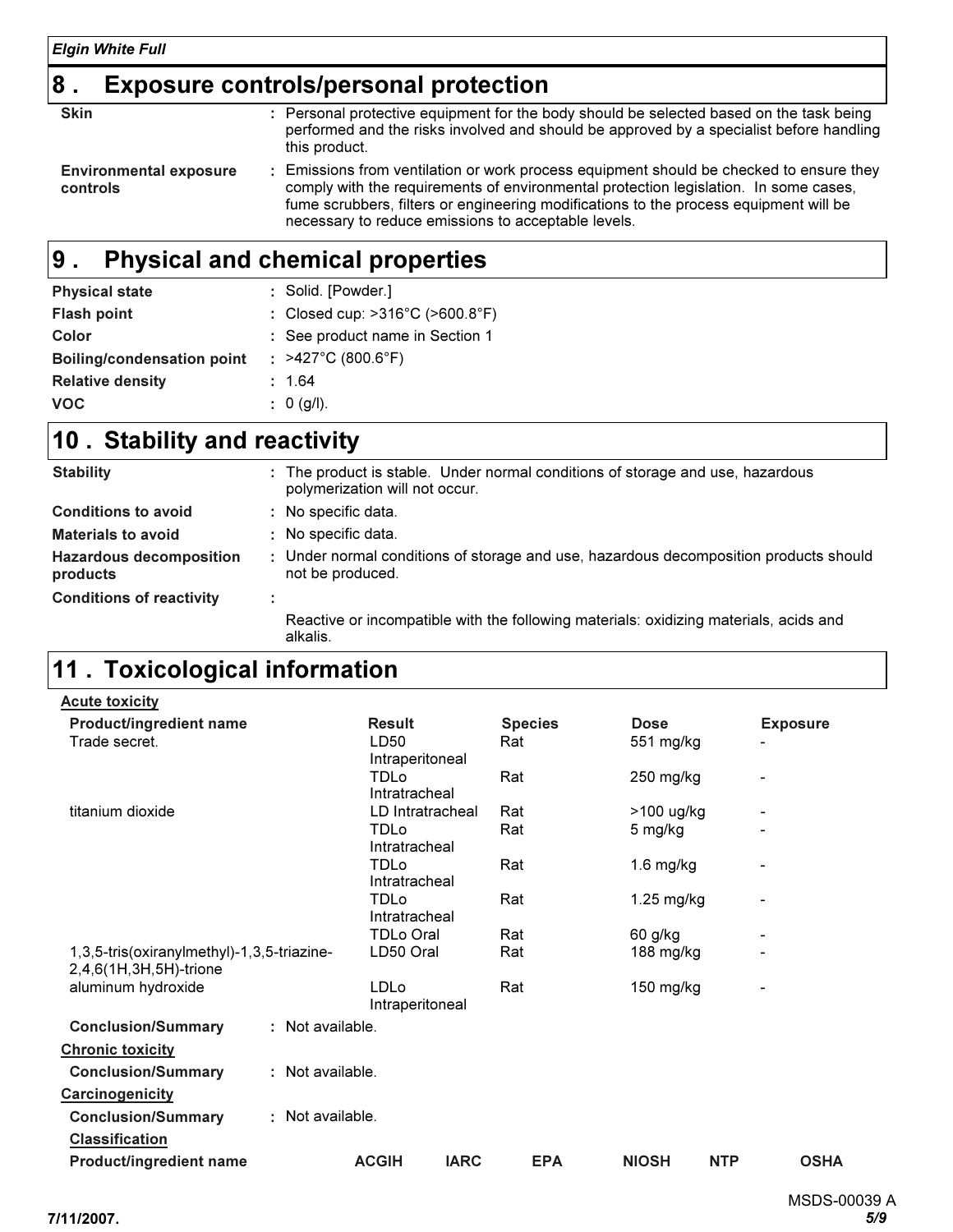### 11 . Toxicological information

| titanium dioxide                                                                                                                                                                                                                                                                                                                                                                     | A4               | 2B | $\overline{\phantom{0}}$ | $\overline{\phantom{0}}$ | -                        | ۰. |  |
|--------------------------------------------------------------------------------------------------------------------------------------------------------------------------------------------------------------------------------------------------------------------------------------------------------------------------------------------------------------------------------------|------------------|----|--------------------------|--------------------------|--------------------------|----|--|
| precipitated silica                                                                                                                                                                                                                                                                                                                                                                  |                  | 3  | $\overline{\phantom{0}}$ | $\overline{\phantom{0}}$ | $\overline{\phantom{0}}$ | ۰  |  |
| <b>Mutagenicity</b>                                                                                                                                                                                                                                                                                                                                                                  |                  |    |                          |                          |                          |    |  |
| <b>Conclusion/Summary</b>                                                                                                                                                                                                                                                                                                                                                            | : Not available. |    |                          |                          |                          |    |  |
| <b>Teratogenicity</b>                                                                                                                                                                                                                                                                                                                                                                |                  |    |                          |                          |                          |    |  |
| <b>Conclusion/Summary</b>                                                                                                                                                                                                                                                                                                                                                            | : Not available. |    |                          |                          |                          |    |  |
| <b>Reproductive toxicity</b>                                                                                                                                                                                                                                                                                                                                                         |                  |    |                          |                          |                          |    |  |
| <b>Conclusion/Summary</b>                                                                                                                                                                                                                                                                                                                                                            | : Not available. |    |                          |                          |                          |    |  |
| $\overline{a}$ $\overline{b}$ $\overline{c}$ $\overline{d}$ $\overline{d}$ $\overline{d}$ $\overline{d}$ $\overline{d}$ $\overline{d}$ $\overline{d}$ $\overline{d}$ $\overline{d}$ $\overline{d}$ $\overline{d}$ $\overline{d}$ $\overline{d}$ $\overline{d}$ $\overline{d}$ $\overline{d}$ $\overline{d}$ $\overline{d}$ $\overline{d}$ $\overline{d}$ $\overline{d}$ $\overline{$ |                  |    |                          |                          |                          |    |  |

### 12. Ecological information

| <b>Environmental effects</b>   |                  |              | : No known significant effects or critical hazards. |                |                 |
|--------------------------------|------------------|--------------|-----------------------------------------------------|----------------|-----------------|
| <b>Aquatic ecotoxicity</b>     |                  |              |                                                     |                |                 |
| <b>Product/ingredient name</b> |                  | Test         | <b>Result</b>                                       | <b>Species</b> | <b>Exposure</b> |
| Trade secret.                  |                  | Mortality    | Acute LC50 0.09<br>mg/L                             | Fish           | 96 hours        |
| titanium dioxide               |                  | Intoxication | Acute EC50<br>$>1000 \; \text{mq/L}$                | Daphnia        | 48 hours        |
| <b>Conclusion/Summary</b>      | : Not available. |              |                                                     |                |                 |
| <b>Biodegradability</b>        |                  |              |                                                     |                |                 |
| <b>Conclusion/Summary</b>      | : Not available. |              |                                                     |                |                 |
| 1 W                            |                  |              |                                                     |                |                 |

#### 13 . Disposal considerations

Waste disposal

The generation of waste should be avoided or minimized wherever possible. Dispose of : surplus and non-recyclable products via a licensed waste disposal contractor. Disposal of this product, solutions and any by-products should at all times comply with the requirements of environmental protection and waste disposal legislation and any regional local authority requirements. Avoid dispersal of spilled material and runoff and contact with soil, waterways, drains and sewers.

Disposal should be in accordance with applicable regional, national and local laws and regulations. Refer to Section 7: HANDLING AND STORAGE and Section 8: EXPOSURE CONTROLS/PERSONAL PROTECTION for additional handling information and protection of employees.

### 14 . Transport information

| Regulatory<br>information              | <b>UN number</b>         | <b>Proper shipping</b><br>name                                                         | <b>Classes</b> | PG* | Label | <b>Additional</b><br>information |
|----------------------------------------|--------------------------|----------------------------------------------------------------------------------------|----------------|-----|-------|----------------------------------|
| <b>DOT Classification</b>              | <b>Not</b><br>regulated. |                                                                                        |                |     |       |                                  |
| <b>TDG Classification</b>              | Not available.           | Not available.                                                                         | Not available. |     |       |                                  |
| <b>Mexico</b><br><b>Classification</b> | Not available.           | Not available.                                                                         | Not available. |     |       |                                  |
| <b>ADR/RID Class</b>                   | <b>UN3077</b>            | ENVIRONMENTALLY   9<br><b>HAZARDOUS</b><br>SUBSTANCE, SOLID,<br>N.O.S. (Trade secret.) |                | Ш   |       |                                  |
| <b>IMDG Class</b>                      | Not<br>regulated.        |                                                                                        |                |     |       |                                  |
| <b>IATA-DGR Class</b>                  | <b>Not</b><br>regulated. |                                                                                        |                |     |       |                                  |

PG\* : Packing group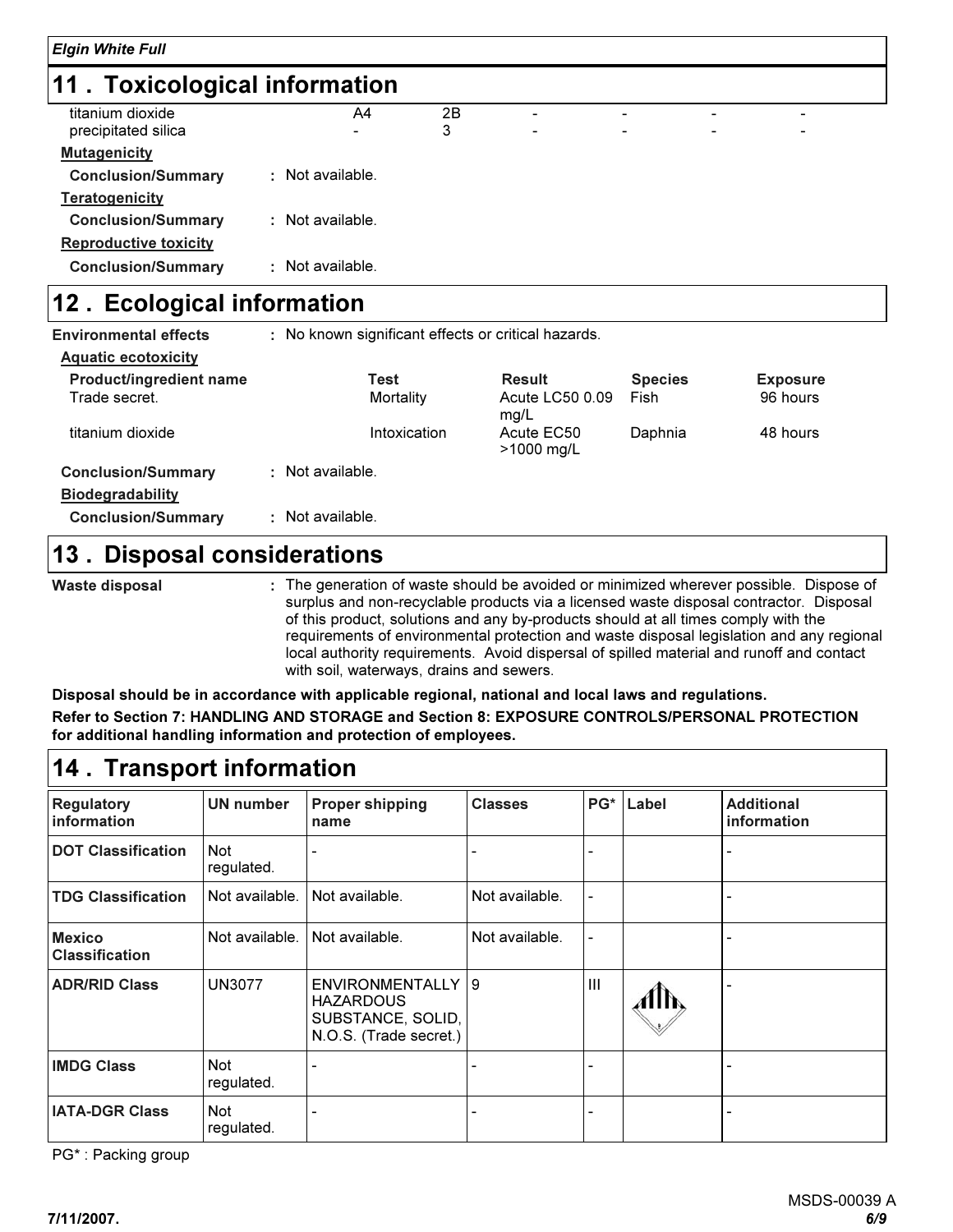### 15 . Regulatory information

| <b>United States</b>               |                                                                               |                                                                                                                                                                                                                                                                                                                                                                                                                                                                                          |                      |
|------------------------------------|-------------------------------------------------------------------------------|------------------------------------------------------------------------------------------------------------------------------------------------------------------------------------------------------------------------------------------------------------------------------------------------------------------------------------------------------------------------------------------------------------------------------------------------------------------------------------------|----------------------|
| <b>HCS Classification</b>          | : Toxic material<br>Irritating material<br>Carcinogen<br>Target organ effects |                                                                                                                                                                                                                                                                                                                                                                                                                                                                                          |                      |
| <b>U.S. Federal regulations</b>    | (acute) health hazard                                                         | : TSCA 8(b) inventory : All components are listed or exempted.<br>SARA 302/304/311/312 extremely hazardous substances: No products were found.<br>SARA 302/304 emergency planning and notification: No products were found.<br><b>SARA 302/304/311/312 hazardous chemicals: aluminum hydroxide; titanium dioxide</b><br>SARA 311/312 MSDS distribution - chemical inventory - hazard identification:<br>aluminum hydroxide: Immediate (acute) health hazard; titanium dioxide: Immediate |                      |
| <b>SARA 313</b>                    |                                                                               |                                                                                                                                                                                                                                                                                                                                                                                                                                                                                          |                      |
|                                    | <b>Product name</b>                                                           | <b>CAS number</b>                                                                                                                                                                                                                                                                                                                                                                                                                                                                        | <b>Concentration</b> |
| Form R - Reporting<br>requirements | : Trade secret.                                                               |                                                                                                                                                                                                                                                                                                                                                                                                                                                                                          | $1 - 5$              |
| <b>Supplier notification</b>       | : Trade secret.                                                               |                                                                                                                                                                                                                                                                                                                                                                                                                                                                                          | $1 - 5$              |

SARA 313 notifications must not be detached from the MSDS and any copying and redistribution of the MSDS shall include copying and redistribution of the notice attached to copies of the MSDS subsequently redistributed.

| <b>State regulations</b> | : Connecticut Carcinogen Reporting: None of the components are listed.                                   |
|--------------------------|----------------------------------------------------------------------------------------------------------|
|                          | Connecticut Hazardous Material Survey: None of the components are listed.                                |
|                          | Florida substances: None of the components are listed.                                                   |
|                          | Illinois Chemical Safety Act: None of the components are listed.                                         |
|                          | Illinois Toxic Substances Disclosure to Employee Act: None of the components are<br>listed.              |
|                          | Louisiana Reporting: None of the components are listed.                                                  |
|                          | Louisiana Spill: None of the components are listed.                                                      |
|                          | Massachusetts Spill: None of the components are listed.                                                  |
|                          | Massachusetts Substances: The following components are listed: TITANIUM<br>DIOXIDE; Silica, precipitated |
|                          | Michigan Critical Material: None of the components are listed.                                           |
|                          | Minnesota Hazardous Substances: None of the components are listed.                                       |
|                          | New Jersey Hazardous Substances: The following components are listed: TITANIUM<br><b>DIOXIDE</b>         |
|                          | New Jersey Spill: None of the components are listed.                                                     |
|                          | New Jersey Toxic Catastrophe Prevention Act: None of the components are listed.                          |
|                          | New York Acutely Hazardous Substances: None of the components are listed.                                |
|                          | New York Toxic Chemical Release Reporting: None of the components are listed.                            |
|                          | Pennsylvania RTK Hazardous Substances: The following components are listed:                              |
|                          | TITANIUM OXIDE (TIO2)                                                                                    |
|                          | Rhode Island Hazardous Substances: None of the components are listed.                                    |

#### California Prop. 65

WARNING: This product contains a chemical known to the state of California to cause cancer and birth defects, or other reproductive harm.

| Canada                  |                                                                                                                                                                                                                                                                                                                                                                                            |
|-------------------------|--------------------------------------------------------------------------------------------------------------------------------------------------------------------------------------------------------------------------------------------------------------------------------------------------------------------------------------------------------------------------------------------|
| <b>WHMIS (Canada)</b>   | : Class D-1B: Material causing immediate and serious toxic effects (Toxic).<br>Class D-2A: Material causing other toxic effects (Very toxic).<br>Class D-2B: Material causing other toxic effects (Toxic).                                                                                                                                                                                 |
| <b>Canadian lists</b>   | : CEPA Toxic substances: None of the components are listed.<br><b>Canadian ARET:</b> None of the components are listed.<br>Canadian NPRI: None of the components are listed.<br>Alberta Designated Substances: None of the components are listed.<br>Ontario Designated Substances: None of the components are listed.<br>Quebec Designated Substances: None of the components are listed. |
| <b>Canada inventory</b> | : All components are listed or exempted.                                                                                                                                                                                                                                                                                                                                                   |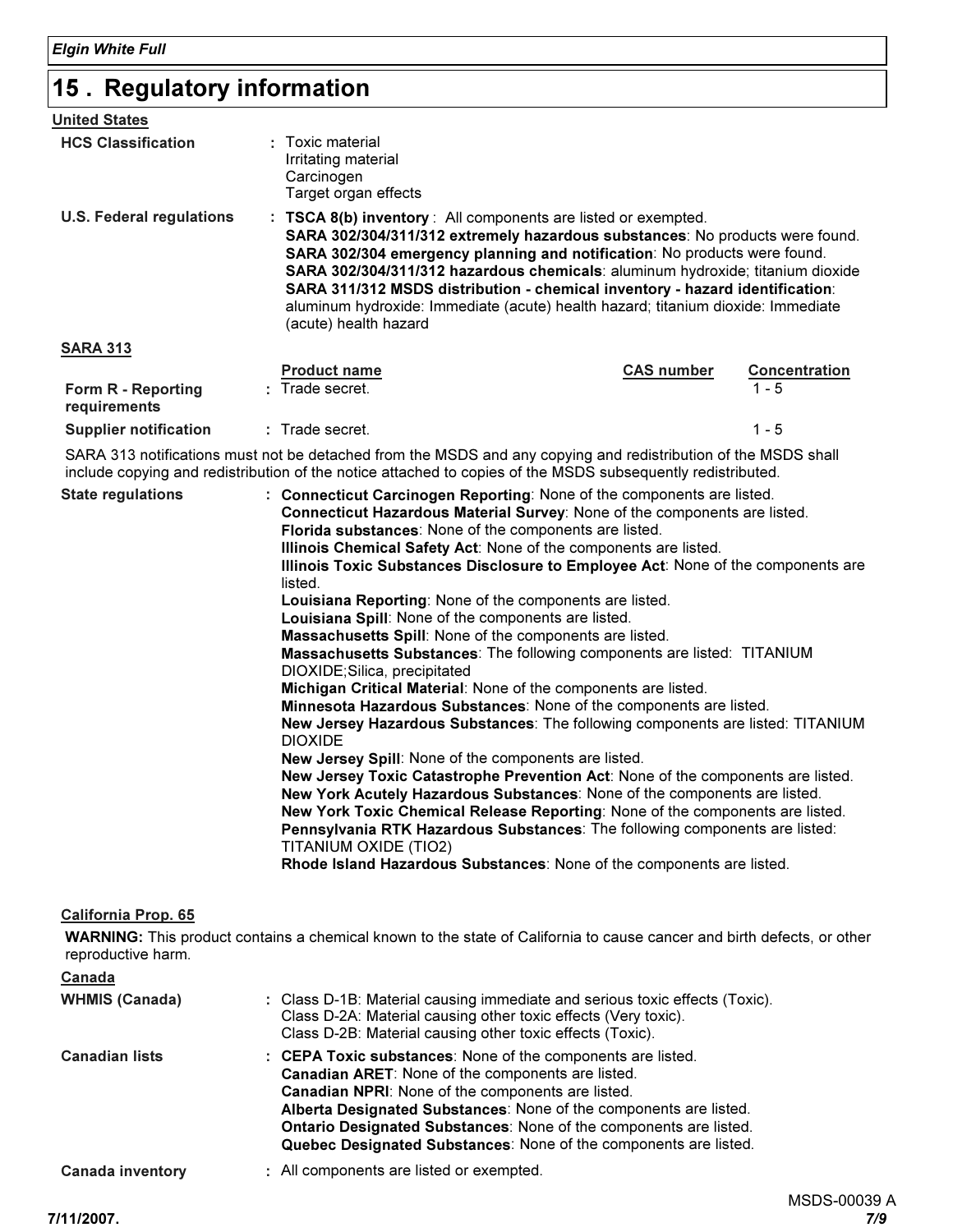### 15 . Regulatory information

This product has been classified according to the hazard criteria of the CPR and the MSDS contains all the information required by the CPR.

|--|

Classification :



| International regulations |                                                                       |
|---------------------------|-----------------------------------------------------------------------|
| International lists       | : Australia inventory (AICS): All components are listed or exempted.  |
|                           | China inventory (IECSC): All components are listed or exempted.       |
|                           | Korea inventory (KECI): All components are listed or exempted.        |
|                           | Philippines inventory (PICCS): All components are listed or exempted. |
|                           | Japan inventory (ENCS): All components are listed or exempted.        |

### 16. Other information

| Label requirements                                       |    | : WARNING!                    |   |                                                                                                                                                                                                    |
|----------------------------------------------------------|----|-------------------------------|---|----------------------------------------------------------------------------------------------------------------------------------------------------------------------------------------------------|
|                                                          |    | CANCER, BASED ON ANIMAL DATA. |   | HARMFUL IF SWALLOWED. MAY CAUSE RESPIRATORY TRACT. EYE AND SKIN<br>IRRITATION. CONTAINS MATERIAL THAT CAN CAUSE TARGET ORGAN DAMAGE.<br>POSSIBLE CANCER HAZARD - CONTAINS MATERIAL WHICH MAY CAUSE |
| <b>Hazardous Material</b><br>Information System (U.S.A.) | ۰. | <b>Health</b>                 | * | $\overline{2}$                                                                                                                                                                                     |
|                                                          |    | <b>Flammability</b>           |   |                                                                                                                                                                                                    |
|                                                          |    | <b>Physical hazards</b>       |   | $\Omega$                                                                                                                                                                                           |
|                                                          |    |                               |   |                                                                                                                                                                                                    |

Caution: HMIS® ratings are based on a 0-4 rating scale, with 0 representing minimal hazards or risks, and 4 representing significant hazards or risks Although HMIS® ratings are not required on MSDSs under 29 CFR 1910.1200, the preparer may choose to provide them. HMIS® ratings are to be used with a fully implemented HMIS® program. HMIS® is a registered mark of the National Paint & Coatings Association (NPCA). HMIS® materials may be purchased exclusively from J. J. Keller (800) 327-6868.

The customer is responsible for determining the PPE code for this material.

National Fire Protection Association (U.S.A.)

| . J | <b>Flammability</b><br>າ<br>0<br><b>Health</b><br>Instability<br><b>Special</b> |
|-----|---------------------------------------------------------------------------------|
|     | : 7/11/2007.                                                                    |

Date of printing Date of issue

4/20/2007. :

2 :

:

Version

#### Notice to reader

IMPORTANT: WHILE THE DESCRIPTIONS, DATA AND INFORMATION CONTAINED HEREIN ARE PRESENTED IN GOOD FAITH AND BELIEVED TO BE ACCURATE, THEY ARE PROVIDED FOR YOUR GUIDANCE ONLY. MANY FACTORS MAY AFFECT PROCESSING OR APPLICATION OR USE, INCLUDING USE OF THIS MATERIAL IN COMBINATION WITH OTHER MATERIALS OR PROCESSES. YOU THEREFORE SHOULD, AND THIS MATERIAL IS SUPPLIED ON THE CONDITION THAT YOU, PERFORM AN ASSESSMENT TO DETERMINE THE SUITABILITY OF THE MATERIAL PRIOR TO USE, AND YOU ACCEPT RESPONSIBILITY FOR SATISFYING YOURSELF THAT THE MATERIAL IS SUITABLE AND THE COMPLETENESS OF THIS INFORMATION IS SUFFICIENT FOR YOUR USE. ALTHOUGH CERTAIN HAZARDS MAY BE DESCRIBED HEREIN, OTHER HAZARDS MAY ALSO EXIST. NO WARRANTIES OF ANY KIND, EITHER EXPRESSED OR IMPLIED, INCLUDING FITNESS FOR A PARTICULAR S-00039 A

# 7/11/2007. 8/9